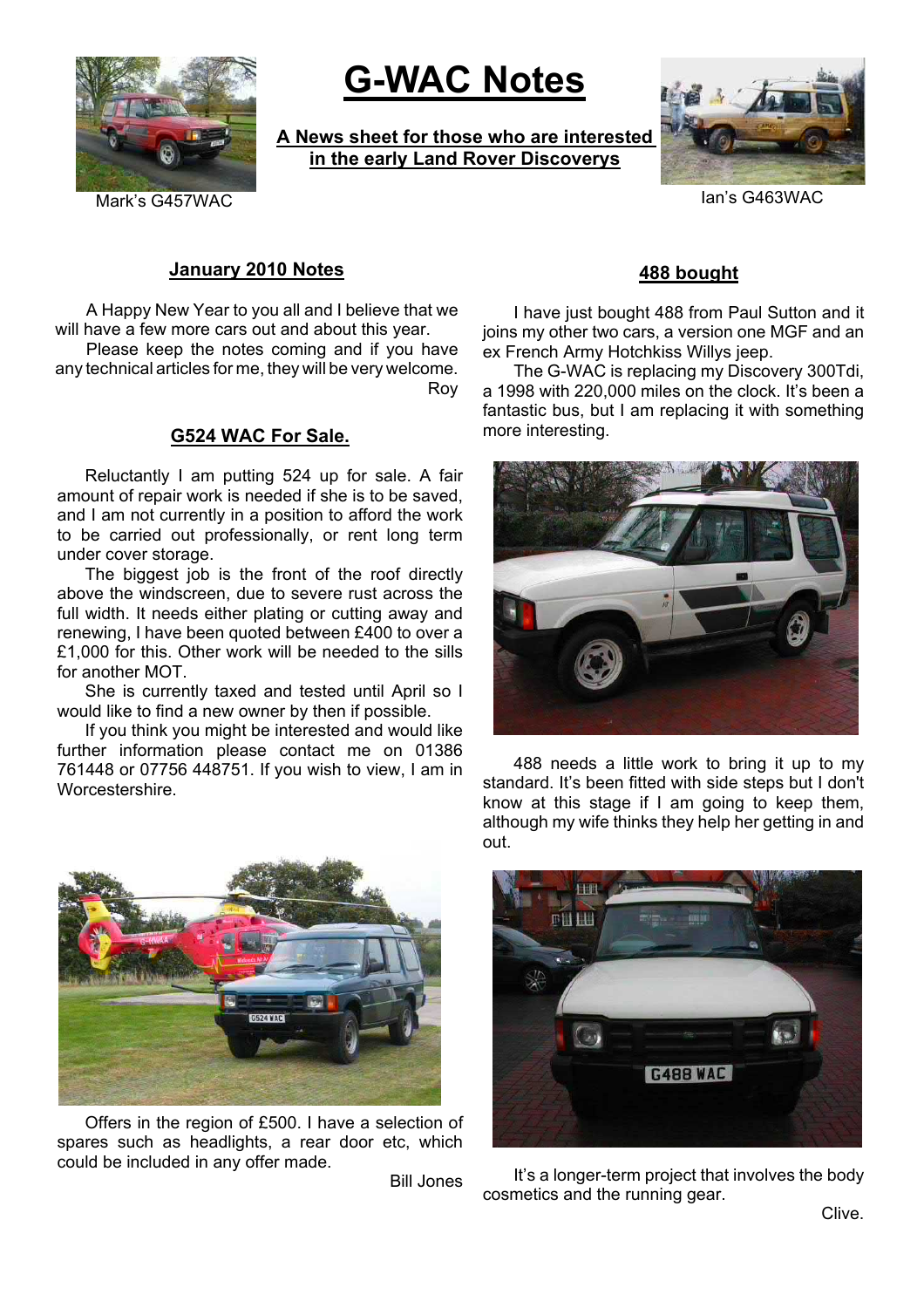### **At last we know where 457 is.**

457 has been on the "Other known cars" list since October 2007 when I wrote this about it: -

*'Away from home on my travels in Cornwall, I spotted 457, a red 3 door parked in a driveway. It was not there on another day and looks like it is in daily use. It appears that it is Corallin red, SVD79, RHD, Tdi and was featured in LRO January 1990.*

*Darren from Yorkshire has a copy of an early Caravan Club magazine, Enroute, dating from December 1990 – January 1991, which includes a road test. 457 was sporting a factory fitted bull bar with both driving and fog lamps fitted'*

I had an email from Mark and this is what he said: -

'It was bought about six months ago with the view to using it until the MOT runs out and then undertaking a full restoration. I am attempting to find as much information about the car before taking a very deep breath and embarking on the restoration.

I understand that it was used as a tow car by the caravan club in the early 90's and was featured in their magazine; although to date I have been unable to locate a copy!

Considering the 160k miles travelled it in very fair condition underneath, but the roof is pretty bad and will need extensive welding to repair. I am using it daily for my commute to work!

It will be tidied up in time for the show season, and I will be attending the Heritage Land Rover show at Gaydon in May, because I am from Oxfordshire and it is my "local" show. Mark'

So another "restoration " or tidying up job, and a red one at last, well done Mark and we look forward to seeing it at Gaydon

> Graham. (aid-memoir, must get some space booked for us at Gaydon)